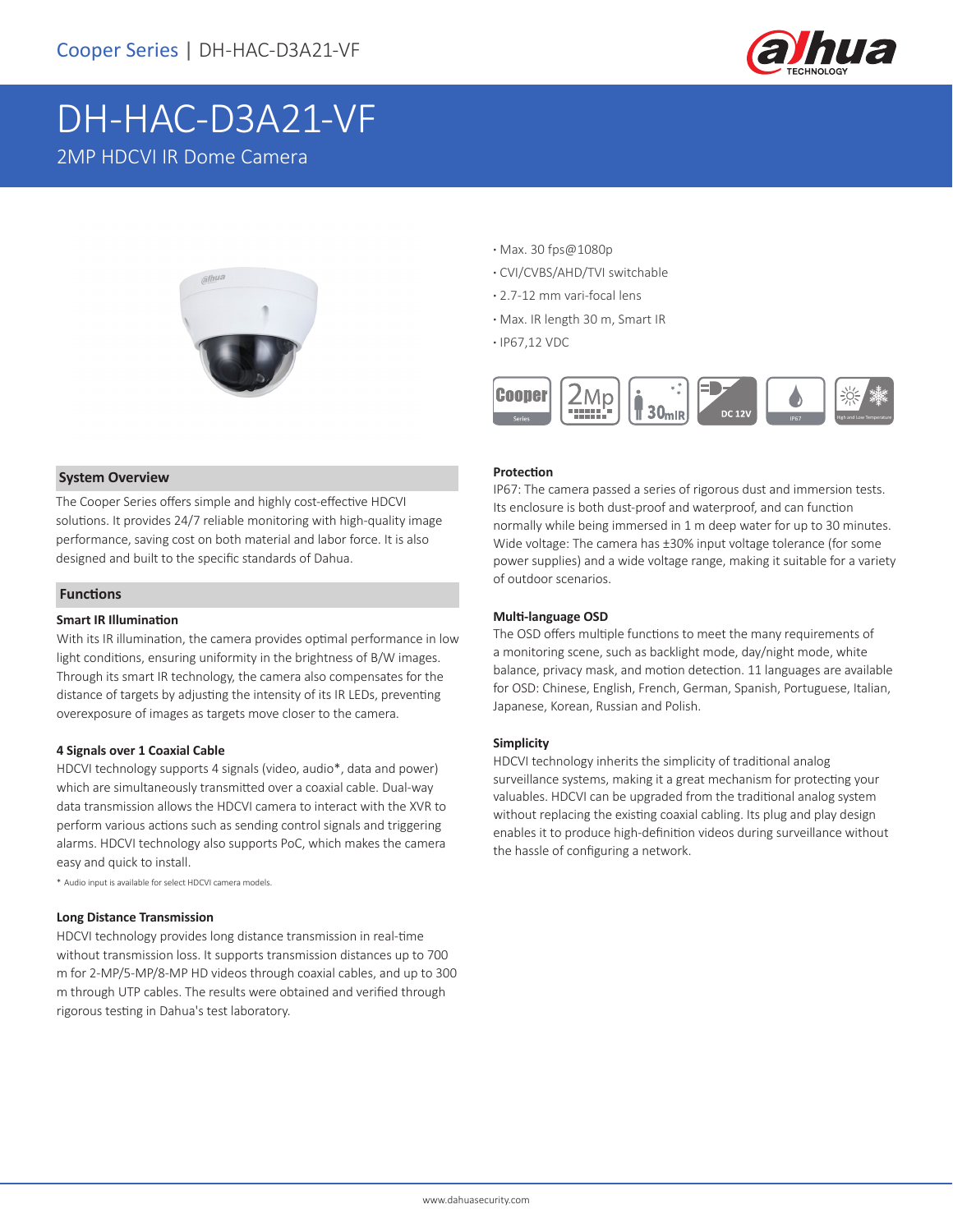# Cooper Series | DH-HAC-D3A21-VF

## **Technical Specification**

### Camera

| Pixel                        |      | 2 MP                                                                                    |                                 |                                |                      |  |
|------------------------------|------|-----------------------------------------------------------------------------------------|---------------------------------|--------------------------------|----------------------|--|
| Image Sensor                 |      | 2MP CMOS                                                                                |                                 |                                |                      |  |
| Max. Resolution              |      | 1920 (H) × 1080 (V)                                                                     |                                 |                                |                      |  |
| Scanning System              |      | Progressive                                                                             |                                 |                                |                      |  |
| Electronic Shutter Speed     |      | PAL: 1/25 s-1/100,000 s<br>NTSC: 1/30 s-1/100,000 s                                     |                                 |                                |                      |  |
| Min. Illumination            |      | 0.04 lux@F1.7 (Color, 30 IRE)<br>0.004 lux@F1.7 (B/W, 30 IRE)<br>0 lux (Illuminator on) |                                 |                                |                      |  |
| S/N Ratio                    |      | $>65$ dB                                                                                |                                 |                                |                      |  |
| <b>Illumination Distance</b> |      | 30 m (98.43 ft)                                                                         |                                 |                                |                      |  |
| Illuminator On/Off Control   |      | Auto/Manual                                                                             |                                 |                                |                      |  |
| Illuminator Number           |      | 2 (IR light)                                                                            |                                 |                                |                      |  |
| Pan/Tilt/Rotation Range      |      | Pan: 0°-355°<br>Tilt: 0°-75°<br>Rotation: 0°-355°                                       |                                 |                                |                      |  |
| Lens                         |      |                                                                                         |                                 |                                |                      |  |
| Lens Type                    |      | Manual Vari-focal                                                                       |                                 |                                |                      |  |
| Lens Mount                   |      | $\phi$ 14                                                                               |                                 |                                |                      |  |
| Focal Length                 |      | 2.7-12 mm                                                                               |                                 |                                |                      |  |
| Max. Aperture                |      | F1.7                                                                                    |                                 |                                |                      |  |
| Field of View                |      | H: 102°-32°; V: 54°-18°; D: 121°-37°                                                    |                                 |                                |                      |  |
| Iris Control                 |      | Fixed                                                                                   |                                 |                                |                      |  |
| Close Focus Distance         |      | $0.8$ m (2.62 ft)                                                                       |                                 |                                |                      |  |
| DORI<br>Distance             | Lens | Detect                                                                                  | Observe                         | Recognize                      | Identify             |  |
|                              | W    | 45.5 m<br>(149.28 ft)                                                                   | 18.2 m<br>(59.71 ft)            | 9.1 <sub>m</sub><br>(29.86 ft) | 4.6 m<br>(15.09 ft)  |  |
|                              | T    | 137.9 m<br>(452.43 ft)                                                                  | 55.2 m<br>$(181.10 \text{ ft})$ | 27.6 m<br>(99.55 ft)           | 13.8 m<br>(45.28 ft) |  |

Noise Reduction 2D NR Smart Illumination Yes Mirror Yes Privacy Masking Off/On (8 areas, rectangle) Certification Certifications CE (EN55032:2015, EN61000-3-2:2014, EN61000- 3-3:2013, EN55024:2010+A1:2015, EN55035:2017, EN50130-4:2011+A1:2014, EN62368-1:2014+A11:2017) FCC (CFR 47 FCC Part 15 subpartB, ANSI C63.4-2014) Port Video Output Video output choices of CVI/TVI/AHD/CVBS by one BNC port Power Power Supply 12 VDC ± 30% Power Consumption Max. 3.5 W (12 VDC, IR on) Environment Operating Temperature –30 °C to +60 °C (–22 °F to 140 °F) Operating Humidity <95% (RH), non-condensing Storage Temperature –30 °C to +60 °C (–22 °F to +140 °F) Protection IP67 Structure Casing **Plastic** Product Dimensions Φ122 mm × 97.6 mm (Φ4.80" × 3.84") Packaging Dimensions 147 mm × 138 mm × 135 mm (5.79" × 5.43" × 5.31") Net Weight 0.30 kg (0.66 lb) Gross Weight 0.42 kg (0.93 lb) Installation Wall mount; ceiling mount; horizontal pole mount

### Video

| Video Frame Rate | CVI:<br>PAL: 1080p@25 fps; 720p@25 fps<br>NTSC: 1080p@30 fps; 720p@30 fps<br>TVI·<br>PAL: 1080p@25 fps; 720p@25 fps<br>NTSC: 1080p@30 fps; 720p@30 fps<br>AHD:<br>PAL: 1080p@25 fps; 720p@25 fps<br>NTSC: 1080p@30 fps; 720p@30 fps<br>CVRS<br>PAI: 960H<br><b>NTSC: 960H</b> |
|------------------|-------------------------------------------------------------------------------------------------------------------------------------------------------------------------------------------------------------------------------------------------------------------------------|
| Resolution       | 1080p (1920 × 1080); 720p (1280 × 720); 960H (960 ×<br>$576/960 \times 480$                                                                                                                                                                                                   |
| Day/Night        | Auto (ICR)/Color/B/W                                                                                                                                                                                                                                                          |
| BI C             | BLC; HLC; DWDR                                                                                                                                                                                                                                                                |
| <b>WDR</b>       | <b>DWDR</b>                                                                                                                                                                                                                                                                   |
| White Balance    | Auto; Area white balance                                                                                                                                                                                                                                                      |
| Gain Control     | Auto/Manual                                                                                                                                                                                                                                                                   |